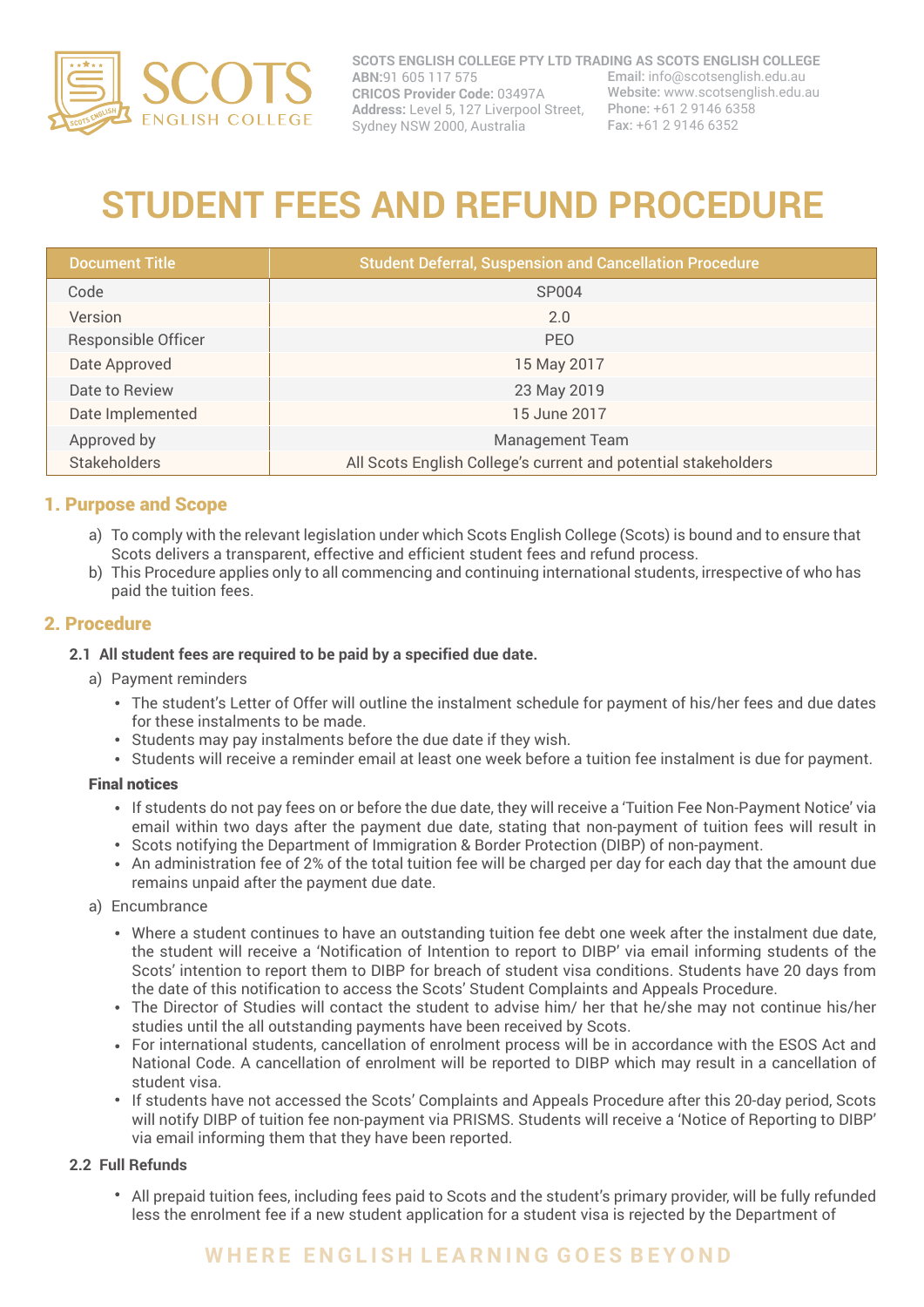

Immigration and Border Protection (DIBP) or if Scots defaults on an offer of admission because it cannot provide the course to the student.

There is no refund for any misrepresentation or fraud by the student or their agent when making an application to Scots or submitting an application for a student visa to DIBP.

#### **2.3 Refund of Tuition Fees: Partial or None**

- a) If Scots issues an offer on the basis of incorrect or incomplete information being supplied by the applicant/student or agent, the offer will be withdrawn and any refund will be at Scots' discretion based on the extent of the incorrect or incomplete information.
- Where a new student, after accepting an offer of a place, gives written notice more than 28 days before course b) commencement, of an inability to commence the course, 70% of the tuition fees for that trimester are refundable.
- Where a new student, after accepting an offer of a place, gives written notice 28 days or less before course c) commencement, of an inability to commence the course, 50% of the tuition fees for that trimester are refundable.
- d) If a student has been refused a visa (student default), but has already commenced their course, non-tuition only fees will be refunded. Tuition fees will be refunded from the day of the student default as per Section 7 ESOS (Calculation of Refund) Specification, 2014.
- No refund will be given to any student who cancels once a course has commenced. e)
- No refund will be given to any student who breaches their visa conditions or fails to meet course requirements f)

#### **2.4 Other circumstances where no refund will be provided**

- a) A refund will not be provided where the student has had their enrolment terminated due to either academic or student behavioural misconduct as specified in the Student Code of Conduct for the study period in which the misconduct occurred.
- A refund will not be considered after enrolments are terminated due to non-payment of tuition fees. b)
- c) Students may access Scots Complaints & Appeals Procedure process if they wish to contest Scots' decision not to provide a refund.

#### **2.5 Suspension**

- a) A suspension request is when a student has already commenced their studies, and then wish to stop their studies for a period of time. A suspension, if granted, will result in the student's course completion date being moved to a date later than the original completion date.
- A suspension request will only be granted in Compassionate and Compelling Circumstances. b)
	- Serious illness or injury, where a medical certificate states that the student was unable to attend classes
	- Bereavement of close family members such as parents or grandparents (Where possible a death certificate should be provided)
	- Major political upheaval or natural disaster in the home country requiring emergency travel and this has impacted on the student's studies; or
	- A traumatic experience which could include:
		- Involvement in, or witnessing of a serious accident; or
		- Witnessing or being the victim of a serious crime, and this has impacted on the student (these cases should be supported by police or psychologists' reports)
- c) If a student request for a suspension has been approved, no refund of tuition fees will be given for the weeks during the suspension period, if the student has paid for those weeks of study in advance.

#### **2.6 Deferral**

- a) A student may request a temporary deferment to his or her enrolment on the grounds of compassionate or compelling circumstances.
- Students who wish to defer their commencement of studies need to make an application for a deferral using the College's Enrolment Variation. Scots may reject the application if there is no evidence of compassionate compelling circumstances or if the application is made within an unreasonable timeframe. Backdated medical certificates are not accepted. b)